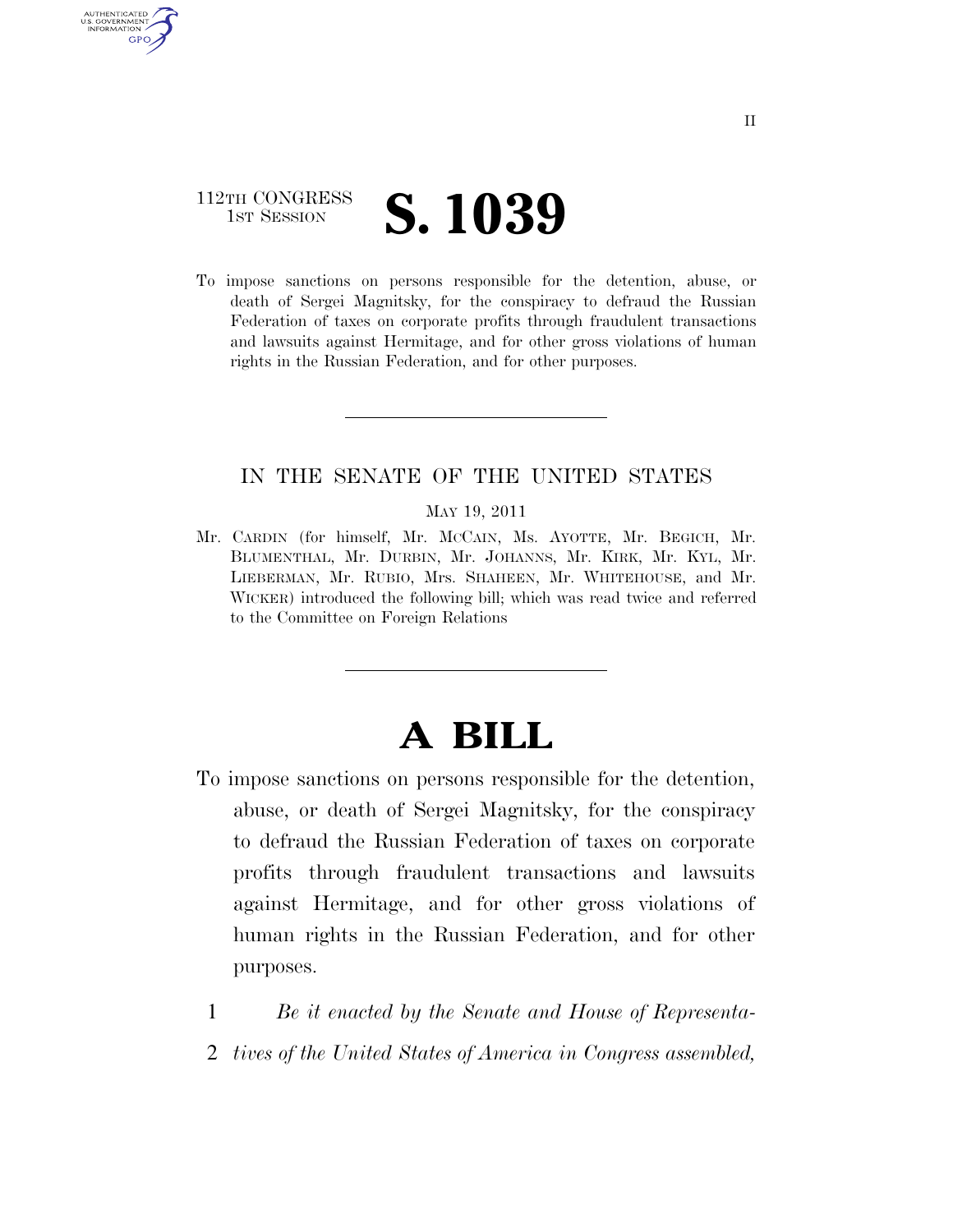## **SECTION 1. SHORT TITLE.**

| 2  | This Act may be cited as the "Sergei Magnitsky Rule" |
|----|------------------------------------------------------|
| 3  | of Law Accountability Act of 2011".                  |
| 4  | SEC. 2. FINDINGS.                                    |
| 5  | Congress finds the following:                        |
| 6  | (1) The United States supports the people of         |
| 7  | the Russian Federation in their efforts to realize   |
| 8  | their full economic potential and to advance democ-  |
| 9  | racy, human rights, and the rule of law.             |
| 10 | (2) The Russian Federation—                          |
| 11 | (A) is a member of the United Nations,               |
| 12 | the Organization for Security and Co-operation       |
| 13 | in Europe, the Council of Europe, and the            |
| 14 | International Monetary Fund;                         |
| 15 | (B) has ratified the Convention against              |
| 16 | Torture and Other Cruel, Inhuman or Degrad-          |
| 17 | ing Treatment or Punishment, the International       |
| 18 | Covenant on Civil and Political Rights, and the      |
| 19 | United Nations Convention against Corruption;        |
| 20 | and                                                  |
| 21 | (C) is bound by the legal obligations set            |
| 22 | forth in the European Convention on Human            |
| 23 | Rights.                                              |
| 24 | (3) States voluntarily commit themselves to re-      |
| 25 | spect obligations and responsibilities through the   |
| 26 | adoption of international agreements and treaties,   |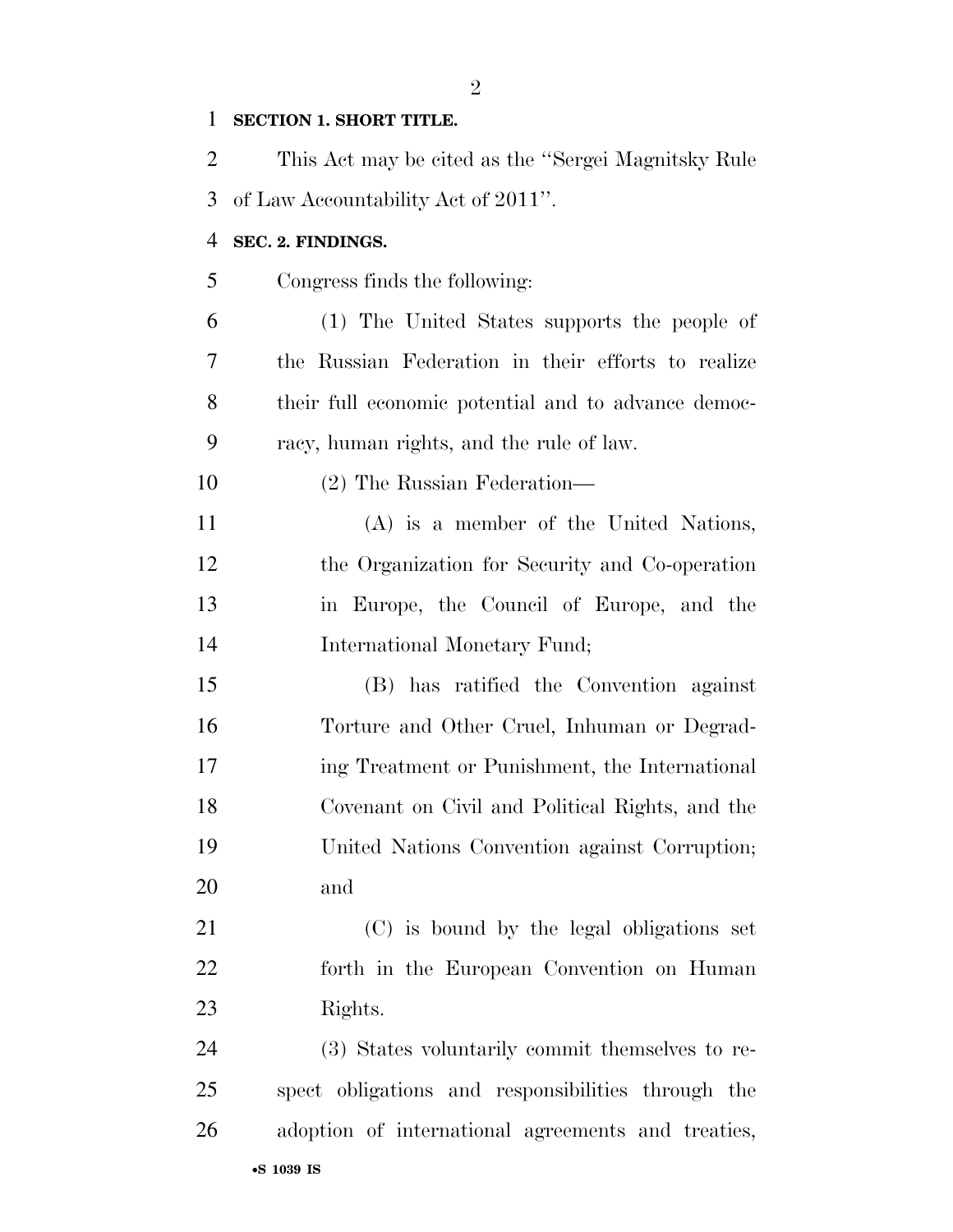which must be observed in good faith in order to maintain the stability of the international order. Human rights are an integral part of international law, and lie at the foundation of the international order. The protection of human rights, therefore, particularly in the case of a country that has in- curred obligations to protect human rights under an international agreement to which it is a party, is not left exclusively to the internal affairs of that coun-try.

 (4) Good governance and anti-corruption meas- ures are instrumental in the protection of human rights and in achieving sustainable economic growth, which benefits both the people of the Russian Fed- eration and the international community through the creation of open and transparent markets.

 (5) Systemic corruption erodes trust and con- fidence in democratic institutions, the rule of law, and human rights protections. This is the case when public officials are allowed to abuse their authority with impunity for political or financial gains in collu-sion with private entities.

 (6) The Russian nongovernmental organization INDEM has estimated that corruption amounts to hundreds of billions of dollars a year, an increasing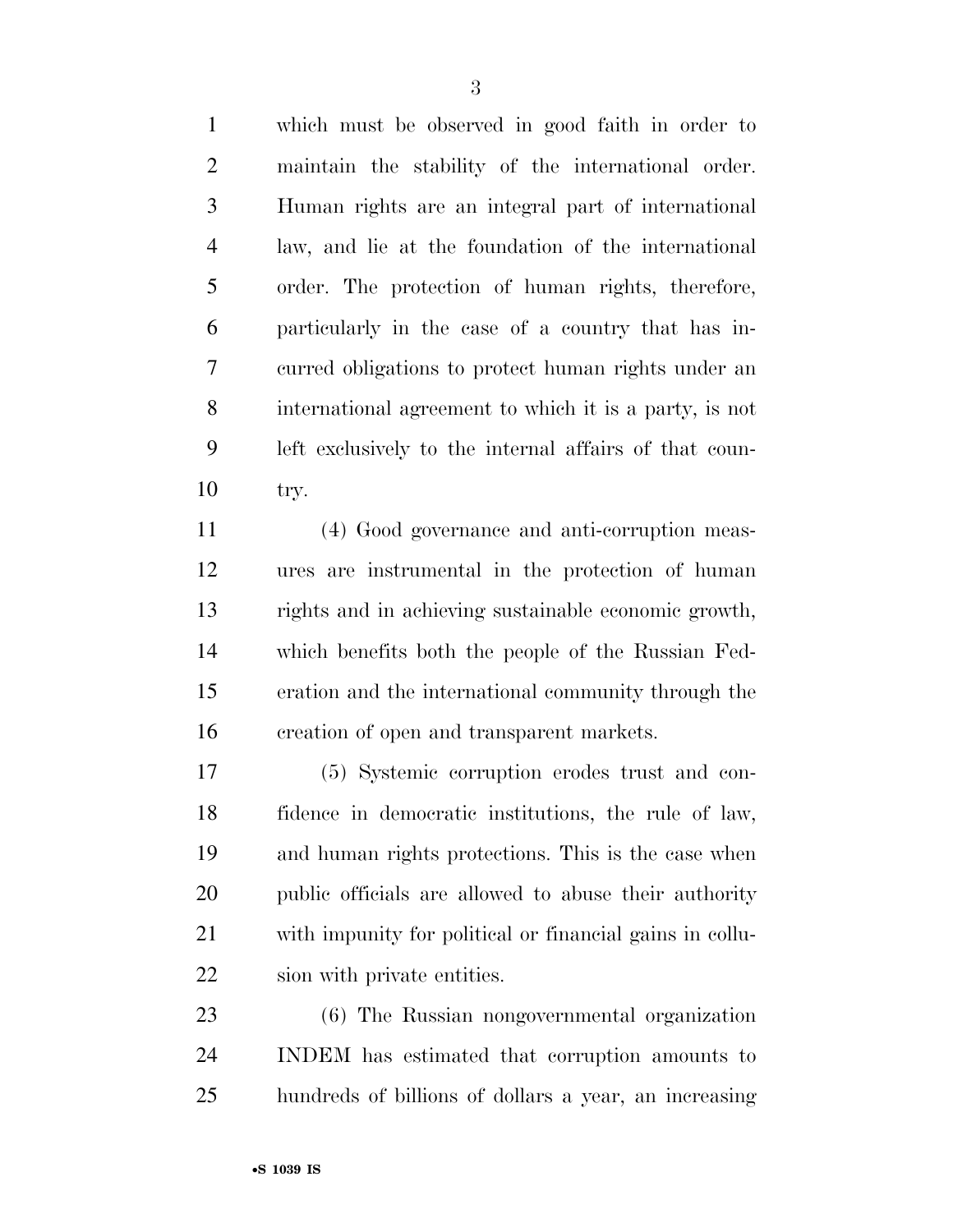share of the gross domestic product of the Russian Federation.

 (7) The President of the Russian Federation, Dmitry Medvedev, has addressed corruption in many public speeches, including stating in his 2009 ad- dress to Russia's Federal Assembly, ''[Z]ero toler- ance of corruption should become part of our na- tional culture. . . . In Russia we often say that there are few cases in which corrupt officials are pros- ecuted. . . . [S]imply incarcerating a few will not re- solve the problem. But incarcerated they must be.''. President Medvedev went on to say, ''We shall over- come underdevelopment and corruption because we are a strong and free people, and deserve a normal life in a modern, prosperous democratic society.''. Furthermore, President Medvedev has acknowledged Russia's disregard for the rule of law and used the term ''legal nihilism'' to describe a criminal justice system that continues to imprison innocent people.

 (8) The systematic abuse of Sergei Magnitsky, 21 including his repressive arrest and torture in custody by the same officers of the Ministry of the Interior of the Russian Federation that Mr. Magnitsky had implicated in the embezzlement of funds from the Russian Treasury and the misappropriation of 3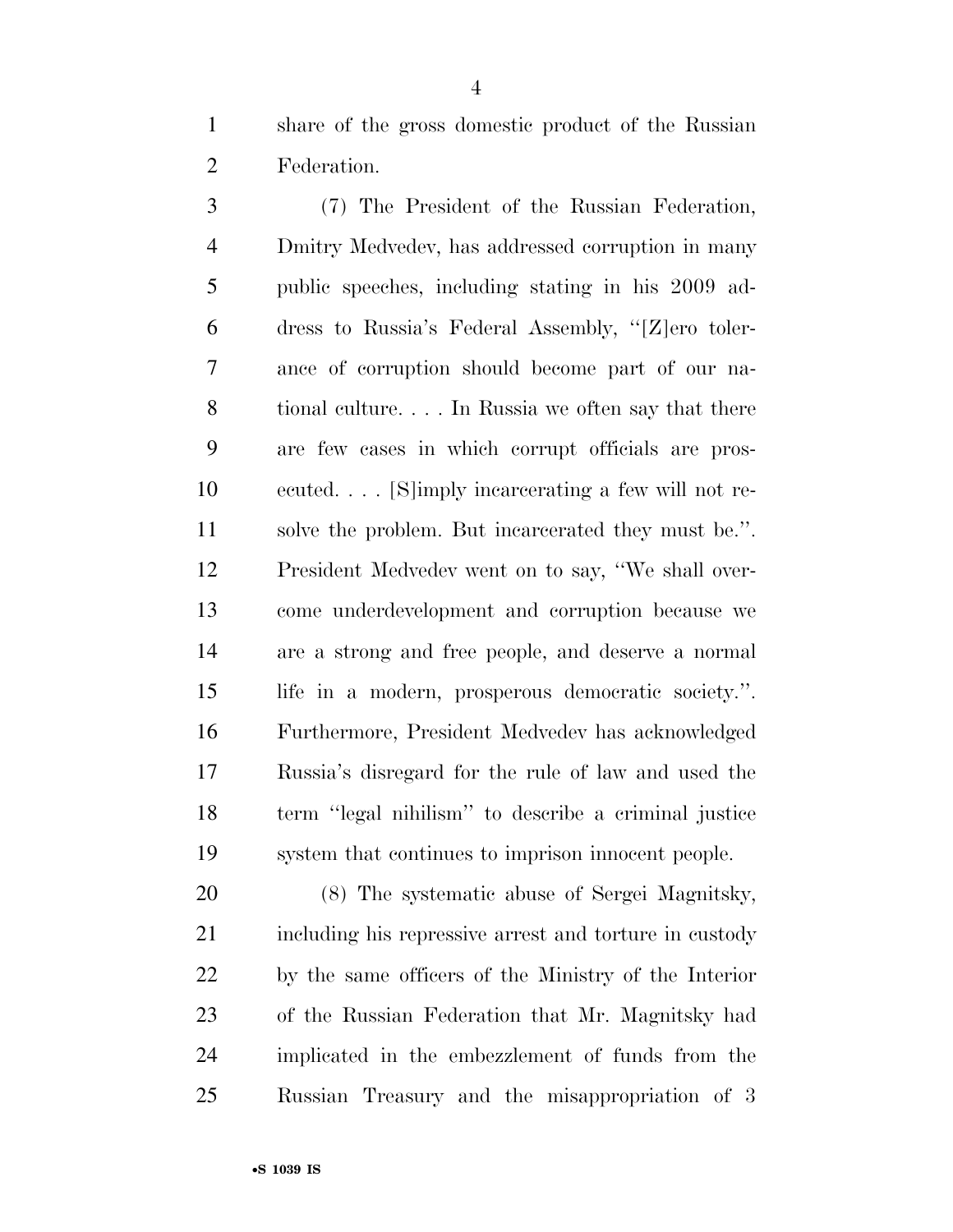| $\mathbf{1}$   | companies from his client, Hermitage, reflects how   |
|----------------|------------------------------------------------------|
| $\overline{2}$ | deeply the protection of human rights is affected by |
| 3              | corruption.                                          |
| $\overline{4}$ | (9) The politically motivated nature of the per-     |
| 5              | secution of Mr. Magnitsky is demonstrated by—        |
| 6              | (A) the denial by all state bodies of the            |
| 7              | Russian Federation of any justice or legal rem-      |
| 8              | edies to Mr. Magnitsky during the nearly 12          |
| 9              | full months he was kept without trial in deten-      |
| 10             | tion; and                                            |
| 11             | (B) the impunity of state officials he testi-        |
| 12             | fied against for their involvement in corruption     |
| 13             | and the carrying out of his repressive persecu-      |
| 14             | tion since his death.                                |
| 15             | (10) Mr. Magnitsky died on November 16,              |
| 16             | 2009, at the age of 37, in Matrosskaya Tishina Pris- |
| 17             | on in Moscow, Russia, and is survived by a mother,   |
| 18             | a wife, and 2 sons.                                  |
| 19             | (11) The Public Oversight Commission of the          |
| 20             | City of Moscow for the Control of the Observance of  |
| 21             | Human Rights in Places of Forced Detention, an or-   |
| 22             | ganization empowered by Russian law to independ-     |
| 23             | ently monitor prison conditions, concluded, "A man   |
| 24             | who is kept in custody and is being detained is not  |
| 25             | capable of using all the necessary means to protect  |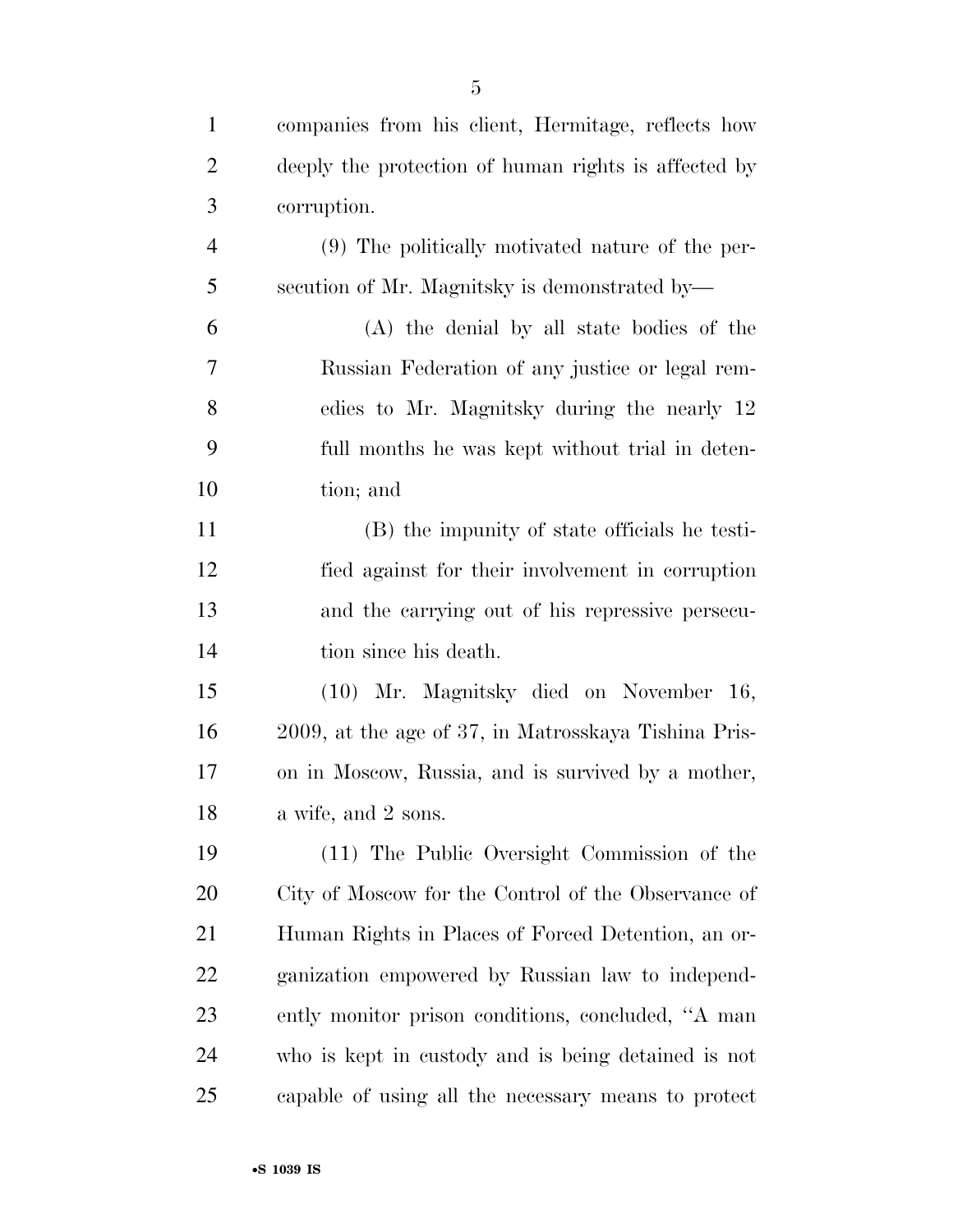either his life or his health. This is a responsibility of a state which holds him captive. Therefore, the case of Sergei Magnitsky can be described as a breach of the right to life. The members of the civic supervisory commission have reached the conclusion that Magnitsky had been experiencing both psycho- logical and physical pressure in custody, and the conditions in some of the wards of Butyrka can be justifiably called torturous. The people responsible for this must be punished.''.

 (12) According to the Financial Times, ''A commission appointed by President Dmitry Medvedev has found that Russian police fabricated charges against an anti-corruption lawyer [Sergei Magnitsky], whose death in prison in 2009 has come to symbolise pervasive corruption in Russian law en-forcement.''.

 (13) The second trial and verdict against former Yukos executives Mikhail Khodorkovsky and Platon Lebedev evokes serious concerns about the right to a fair trial and the independence of the judi- ciary in the Russian Federation. The lack of credible charges, intimidation of witnesses, violations of due process and procedural norms, falsification or with-holding of documents, denial of attorney-client privi-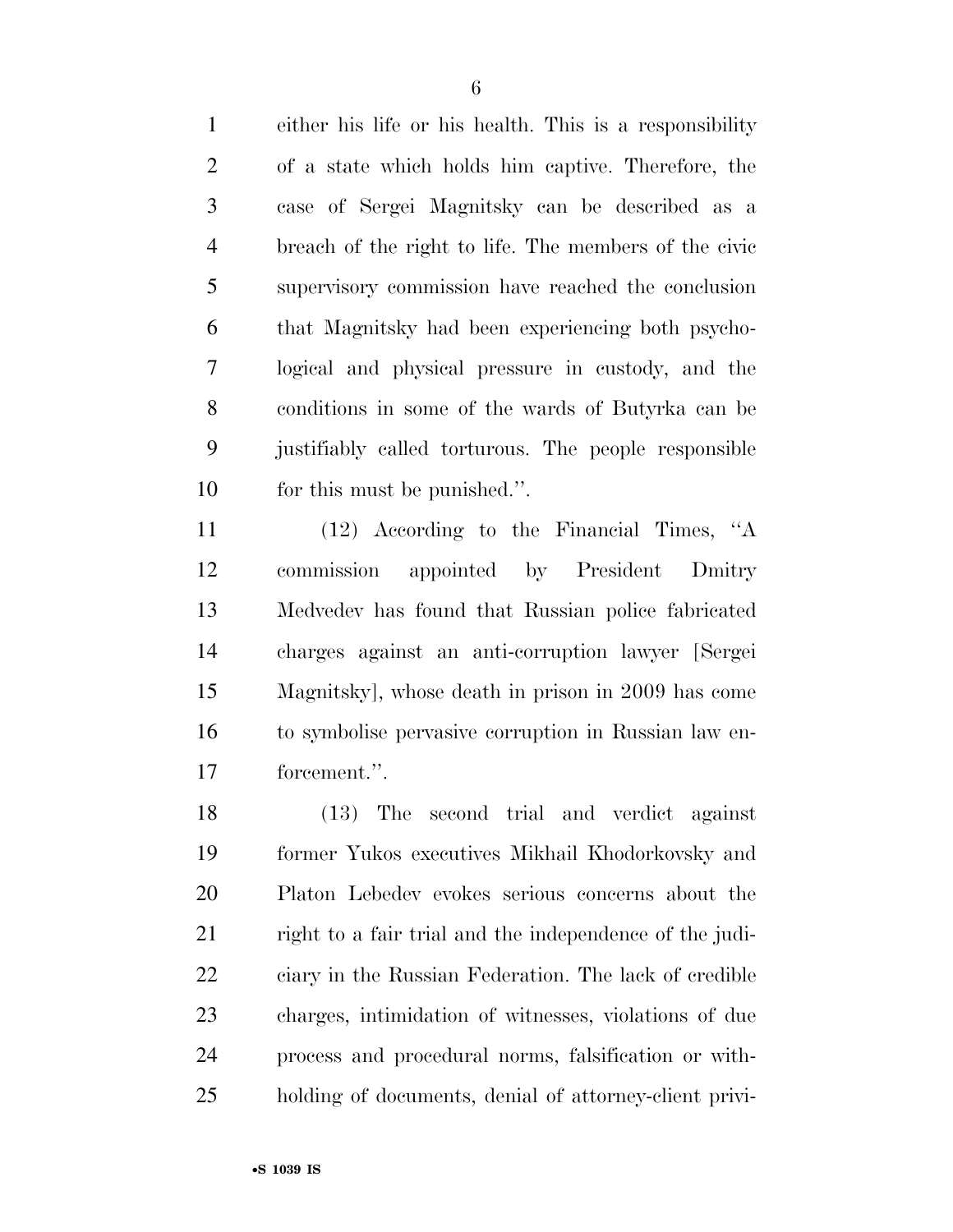| $\mathbf{1}$   | lege, and illegal detention in the Yukos case are         |
|----------------|-----------------------------------------------------------|
| $\overline{2}$ | highly troubling. The Council of Europe, Freedom          |
| 3              | House, and Amnesty International, among others,           |
| $\overline{4}$ | have concluded that they were charged and impris-         |
| 5              | oned in a process that did not follow the rule of law     |
| 6              | and was politically influenced. Furthermore, senior       |
| 7              | officials of the Government of the Russian Federa-        |
| 8              | tion have acknowledged that the arrest and impris-        |
| 9              | onment of Khodorkovsky were politically motivated.        |
| 10             | $(14)$ According to Freedom House's 2011 re-              |
| 11             | port entitled "The Perpetual Battle: Corruption in        |
| 12             | the Former Soviet Union and the New EU Mem-               |
| 13             | bers", "[t]he highly publicized cases of Sergei           |
| 14             | Magnitsky, a 37-year-old lawyer who died in pretrial      |
| 15             | detention in November 2009 after exposing a multi-        |
| 16             | million-dollar fraud against the Russian taxpayer,        |
| 17             | and Mikhail Khodorkovsky, the jailed business mag-        |
| 18             | nate and regime critic who was sentenced at the end       |
| 19             | of 2010 to remain in prison through 2017, put an          |
| 20             | international spotlight on the Russian state's con-       |
| 21             | tempt for the rule of law. $\ldots$ By silencing influen- |
| 22             | tial and accomplished figures such as Khodorkovsky        |
| 23             | and Magnitsky, the Russian authorities have made          |
| 24             | it abundantly clear that anyone in Russia can be si-      |
| 25             | lenced.".                                                 |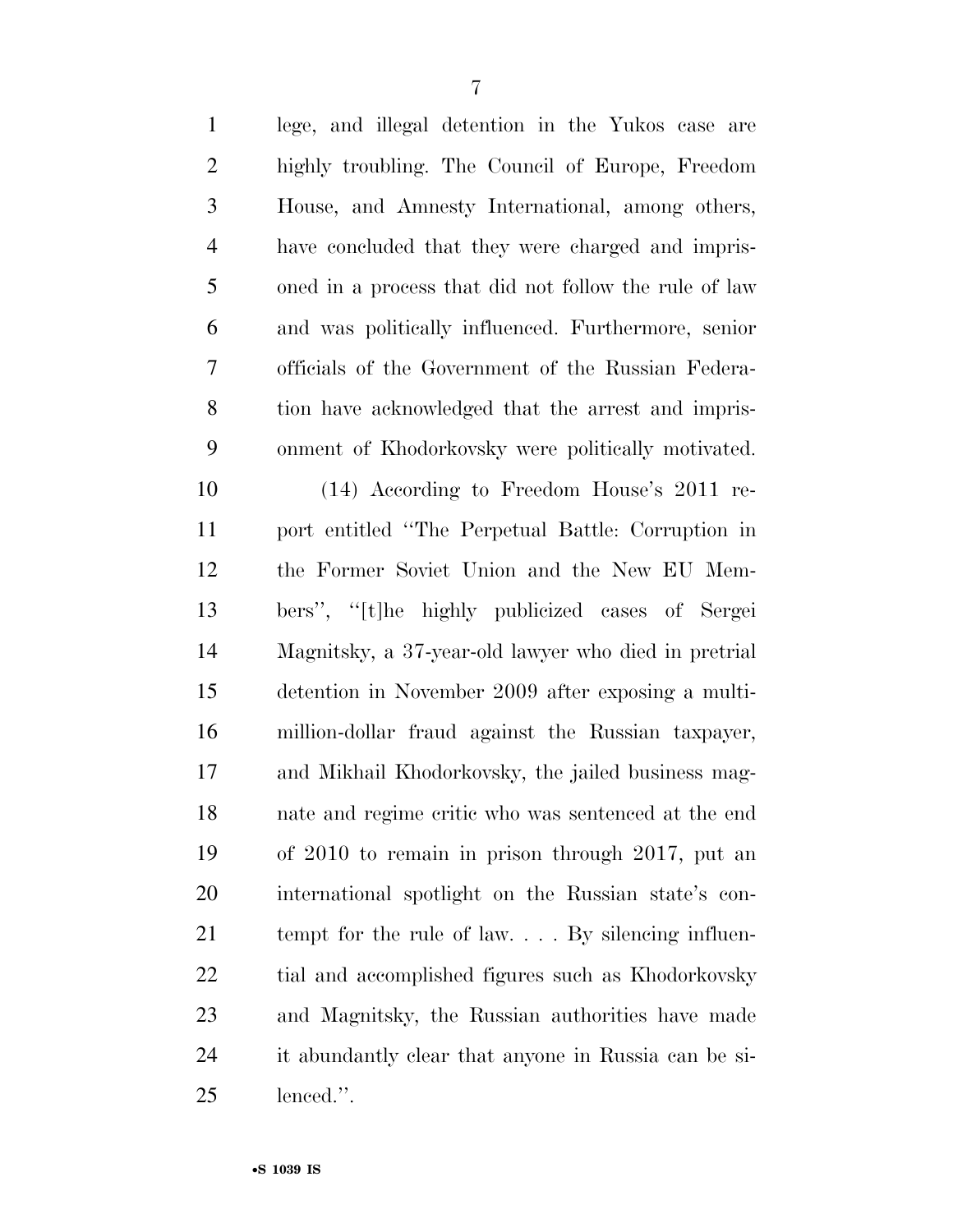(15) Sergei Magnitsky's experience, while par- ticularly illustrative of the negative effects of official corruption on the rights of an individual citizen, ap- pears to be emblematic of a broader pattern of dis- regard for the numerous domestic and international human rights commitments of the Russian Federa- tion and impunity for those who violate basic human rights and freedoms.

 (16) The tragic and unresolved murders of Nustap Abdurakhmanov, Maksharip Aushev, Natalya Estemirova, Akhmed Hadjimagomedov, Umar Israilov, Paul Klebnikov, Anna Politkovskaya, Saihadji Saihadjiev, and Magomed Y. Yevloyev, the death in custody of Vera Trifonova, the disappear- ances of Mokhmadsalakh Masaev and Said-Saleh Ibragimov, the torture of Ali Israilov and Islam Umarpashaev, the near-fatal beatings of Mikhail Beketov, Oleg Kashin, Arkadiy Lander, and Mikhail Vinyukov, and the harsh and ongoing imprisonment of Mikhail Khodorkovsky, Alexei Kozlov, Platon Lebedev, and Fyodor Mikheev further illustrate the grave danger of exposing the wrongdoing of officials of the Government of the Russian Federation, in-cluding Chechen leader Ramzan Kadyrov, or of seek-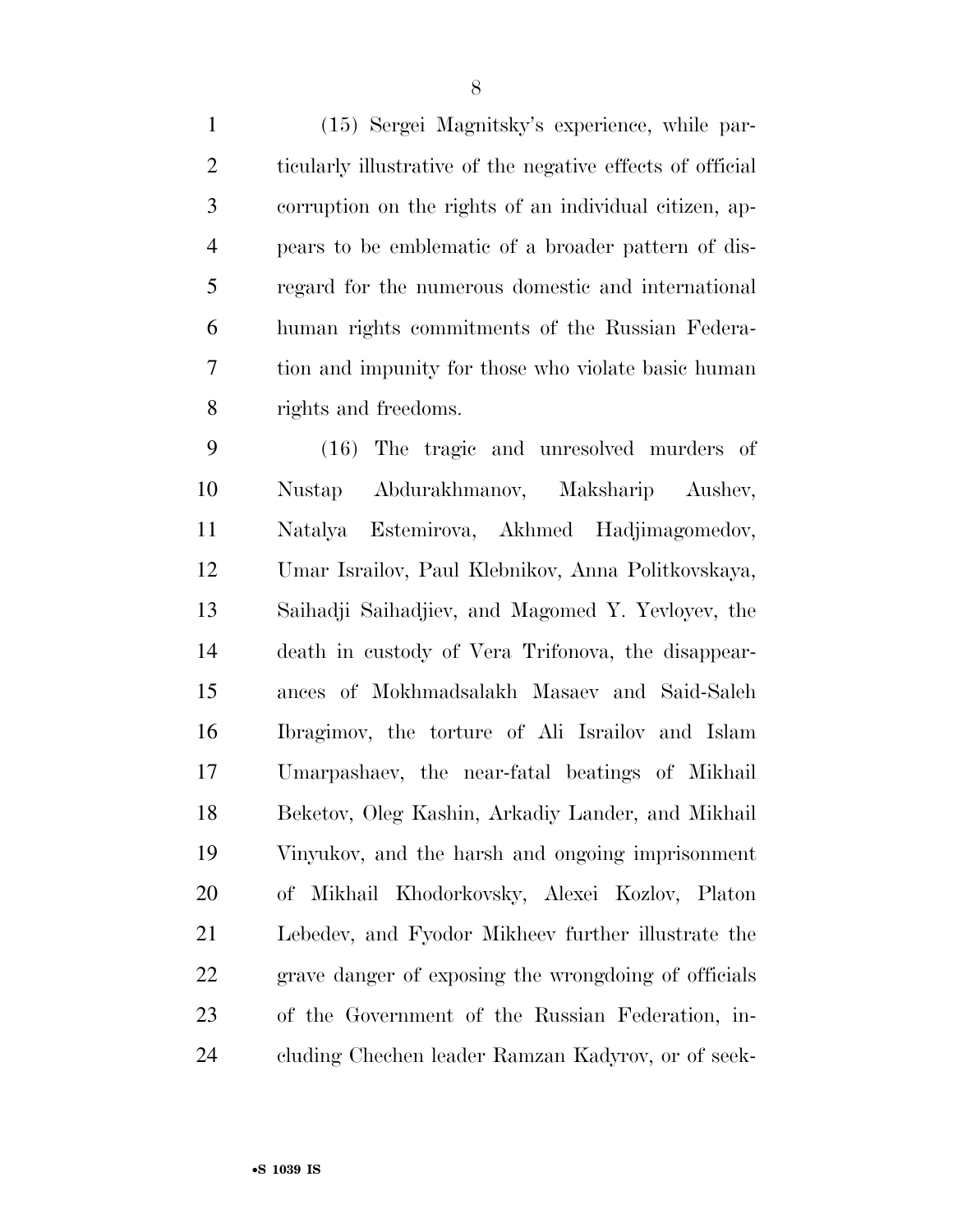| $\mathbf{1}$   | ing to obtain, exercise, defend, or promote inter-  |
|----------------|-----------------------------------------------------|
| $\overline{2}$ | nationally recognized human rights and freedoms.    |
| 3              | SEC. 3. DEFINITIONS.                                |
| $\overline{4}$ | In this Act:                                        |
| 5              | (1) ADMITTED; ALIEN.—The terms "admitted"           |
| 6              | and "alien" have the meanings given those terms in  |
| $\overline{7}$ | section 101 of the Immigration and Nationality Act  |
| 8              | $(8 \text{ U.S.C. } 1101).$                         |
| 9              | (2) APPROPRIATE CONGRESSIONAL COMMIT-               |
| 10             | TEES.—The term "appropriate congressional com-      |
| 11             | mittees" means—                                     |
| 12             | (A) the Committee on Financial Services,            |
| 13             | the Committee on Foreign Affairs, and the           |
| 14             | Committee on the Judiciary of the House of          |
| 15             | Representatives; and                                |
| 16             | (B) the Committee on Banking, Housing,              |
| 17             | and Urban Affairs, the Committee on Foreign         |
| 18             | Relations, and the Committee on the Judiciary       |
| 19             | of the Senate.                                      |
| 20             | (3) FINANCIAL INSTITUTION; DOMESTIC FINAN-          |
| 21             | CIAL AGENCY; DOMESTIC FINANCIAL INSTITUTION.-       |
| 22             | The terms "financial institution", "domestic finan- |
| 23             | cial agency", and "domestic financial institution"  |
| 24             | have the meanings given those terms in section 5312 |
| 25             | of title 31, United States Code.                    |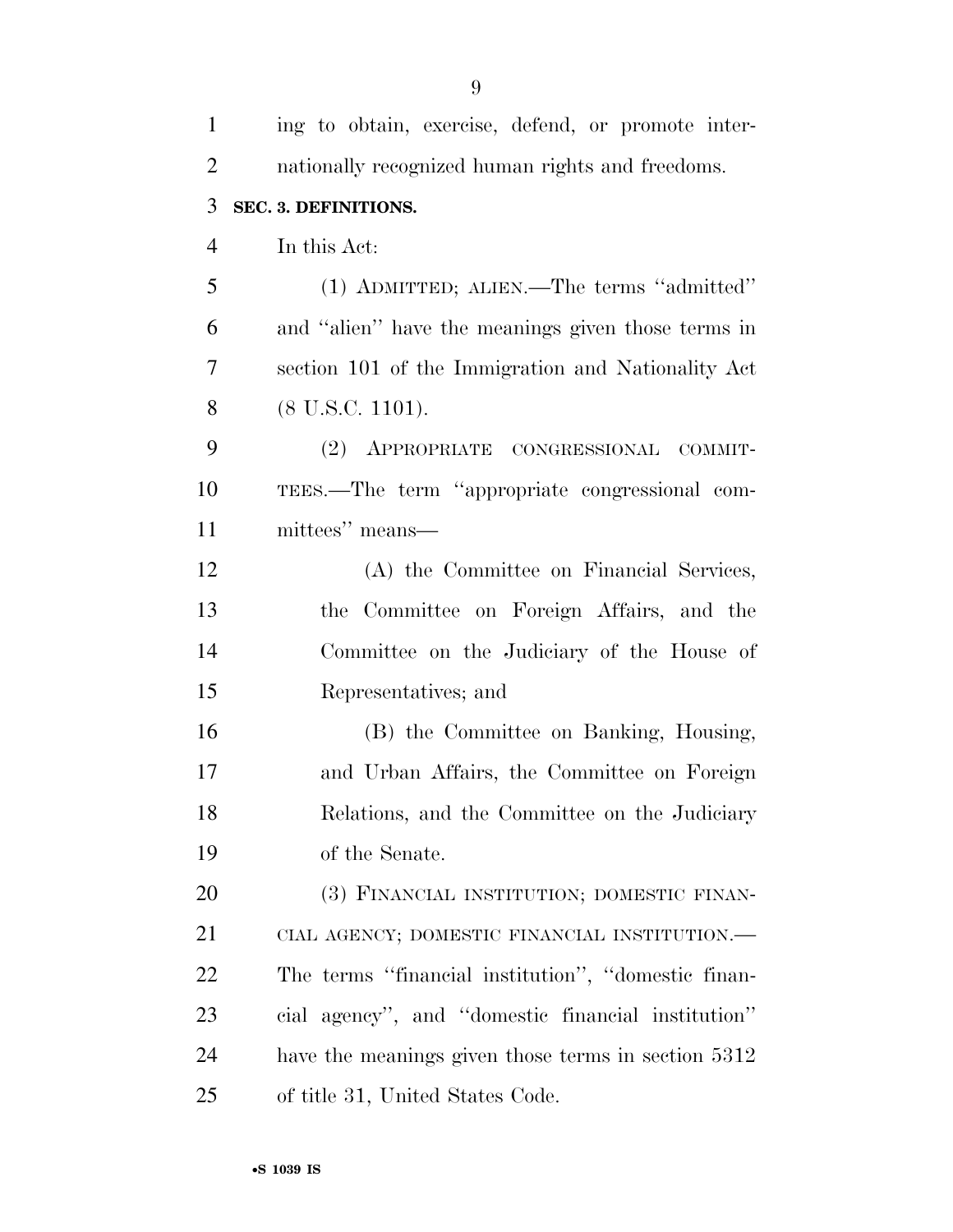| $\mathbf{1}$   | (4) UNITED STATES PERSON.—The<br>term                 |
|----------------|-------------------------------------------------------|
| $\overline{2}$ | "United States person" means—                         |
| 3              | (A) a United States citizen or an alien law-          |
| $\overline{4}$ | fully admitted for permanent residence to the         |
| 5              | United States; or                                     |
| 6              | (B) an entity organized under the laws of             |
| 7              | the United States or of any jurisdiction within       |
| 8              | the United States, including a foreign branch of      |
| 9              | such an entity.                                       |
| 10             | SEC. 4. IDENTIFICATION OF PERSONS RESPONSIBLE FOR     |
| 11             | THE DETENTION, ABUSE, AND DEATH OF                    |
| 12             | SERGEI MAGNITSKY, THE CONSPIRACY TO                   |
| 13             | <b>RUSSIAN FEDERATION OF</b><br><b>DEFRAUD</b><br>THE |
| 14             | TAXES ON CERTAIN CORPORATE PROFITS,                   |
| 15             | AND OTHER GROSS VIOLATIONS OF HUMAN                   |
| 16             | RIGHTS.                                               |
| 17             | (a) IN GENERAL.—Not later than 90 days after the      |

 (a) IN GENERAL.—Not later than 90 days after the date of the enactment of this Act, the Secretary of State, in consultation with the Secretary of the Treasury, shall publish a list of each person the Secretary of State has reason to believe—

 (1)(A) is responsible for the detention, abuse, or death of Sergei Magnitsky;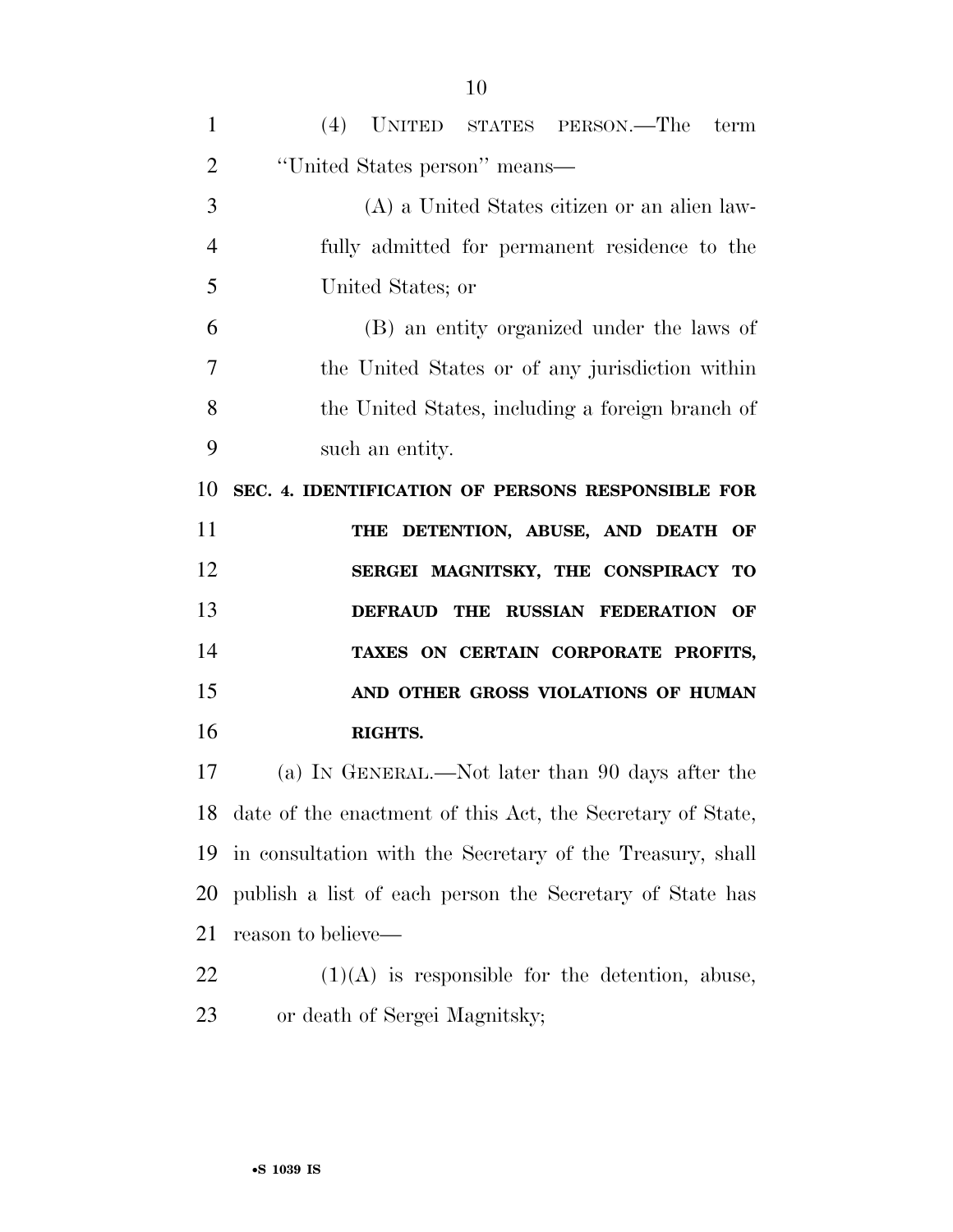(B) participated in efforts to conceal the legal liability for the detention, abuse, or death of Sergei Magnitsky; or

 (C) committed those frauds discovered by Sergei Magnitsky, including conspiring to defraud the Russian Federation of taxes on corporate profits through fraudulent transactions and lawsuits against the foreign investment company known as Hermit- age and to misappropriate entities owned or con-trolled by Hermitage; or

 (2) is responsible for extrajudicial killings, tor- ture, or other gross violations of human rights com-mitted against individuals seeking—

 (A) to expose illegal activity carried out by officials of the Government of the Russian Fed-eration; or

 (B) to obtain, exercise, defend, or promote internationally recognized human rights and freedoms, such as the freedoms of religion, ex- pression, association, and assembly and the rights to a fair trial and democratic elections. (b) UPDATES.—The Secretary of State shall update the list required by subsection (a) as new information be-comes available.

(c) NOTICE.—The Secretary of State shall—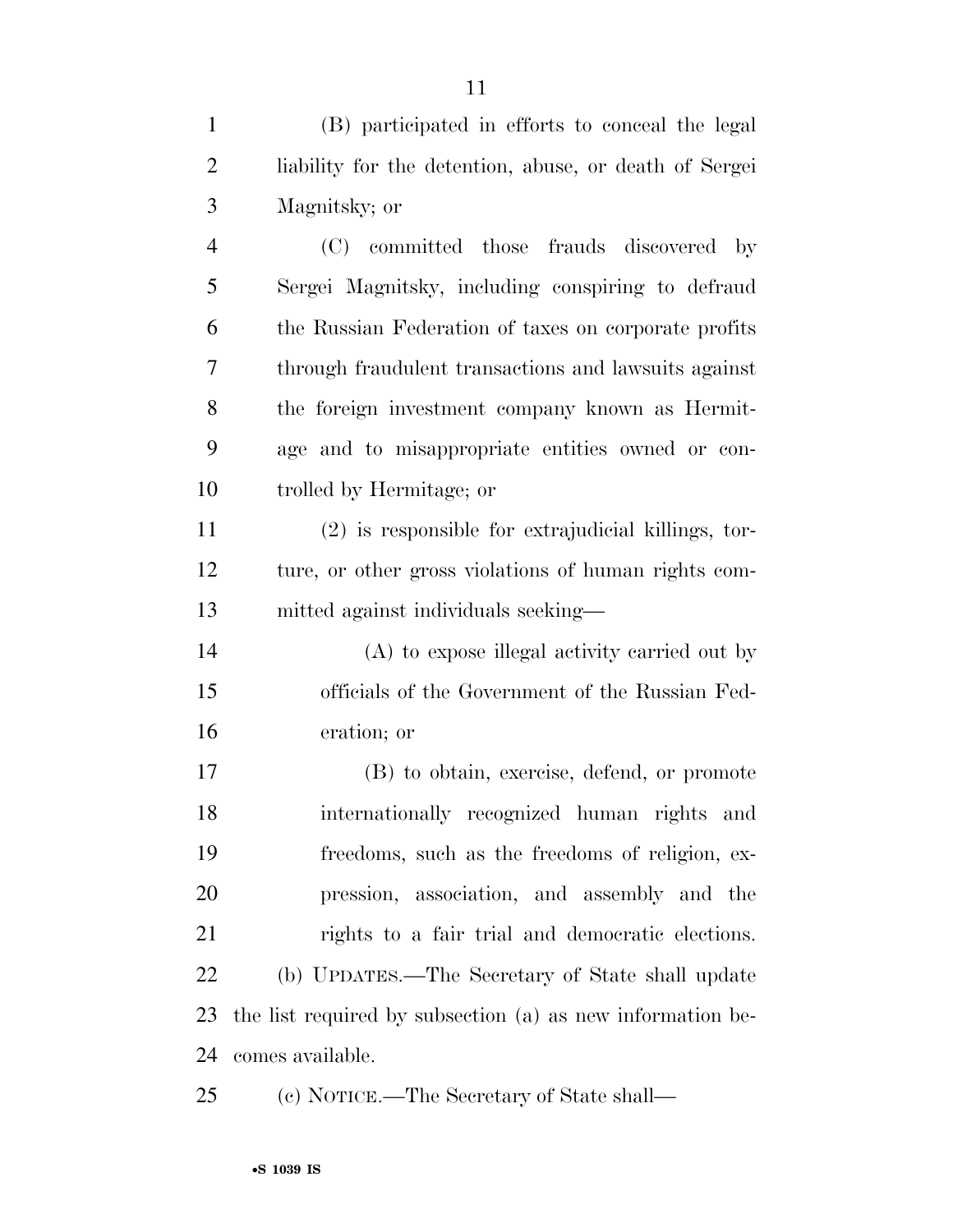(1) to the extent practicable, provide notice and an opportunity for a hearing to a person before the person is added to the list required by subsection (a); and

 (2) remove a person from the list if the person demonstrates to the satisfaction of the Secretary that the person did not engage in the activity for which the person was added to the list.

 (d) REQUESTS BY MEMBERS OF CONGRESS.—Not later than 30 days after receiving a written request from a Member of Congress with respect to whether a person meets the criteria for being added to the list required by subsection (a), the Secretary of State shall inform that Member of the determination of the Secretary with respect to whether or not that person meets those criteria.

#### **SEC. 5. INADMISSIBILITY OF CERTAIN ALIENS.**

 (a) INELIGIBILITY FOR VISAS.—An alien is ineligible to receive a visa to enter the United States and ineligible to be admitted to the United States if the alien is on the list required by section 4(a).

 (b) CURRENT VISAS REVOKED.—The Secretary of State shall revoke, in accordance with section 221(i) of the Immigration and Nationality Act (8 U.S.C. 1201(i)), the visa or other documentation of any alien who would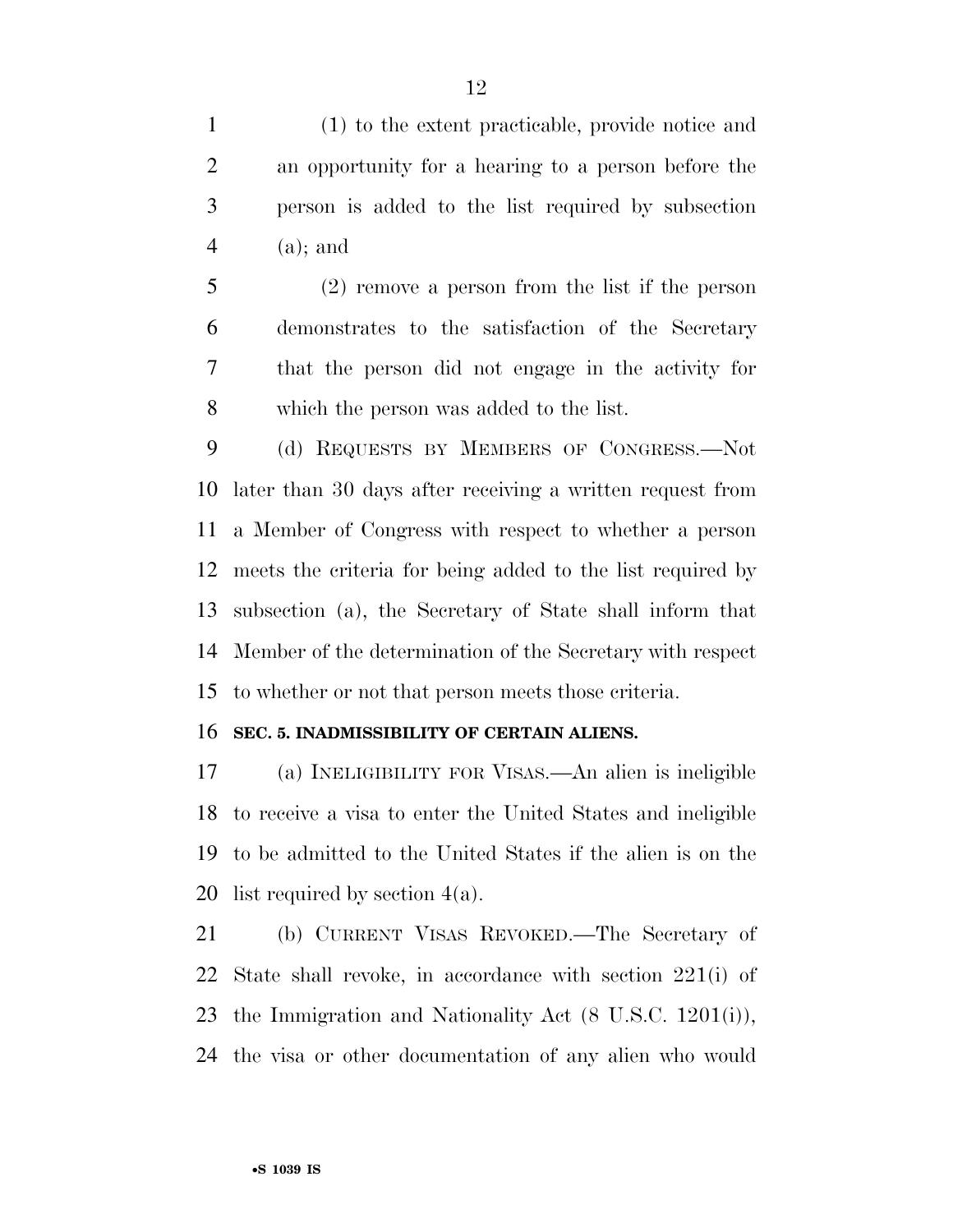be ineligible to receive such a visa or documentation under subsection (a).

 (c) WAIVER FOR NATIONAL INTERESTS.—The Sec- retary of State may waive the application of subsection (a) or (b) in the case of an alien if the Secretary deter- mines that such a waiver is in the national interests of the United States. Upon granting such a waiver, the Sec- retary shall provide to the appropriate congressional com-mittees notice of, and a justification for, the waiver.

#### **SEC. 6. FINANCIAL MEASURES.**

 (a) SPECIAL MEASURES.—Not later than 120 days after the date of the enactment of this Act, the Secretary of the Treasury shall investigate money laundering relat-14 ing to the conspiracy described in section  $4(a)(1)(C)$ . If the Secretary of the Treasury makes a determination under section 5318A of title 31, United States Code, with respect to such money laundering, the Secretary of the Treasury shall instruct domestic financial institutions and domestic financial agencies to take 1 or more special measures described in section 5318A(b) of such title.

 (b) FREEZING OF ASSETS.—The Secretary of the Treasury shall freeze and prohibit all transactions in all property and interests in property of a person that are in the United States, that come within the United States,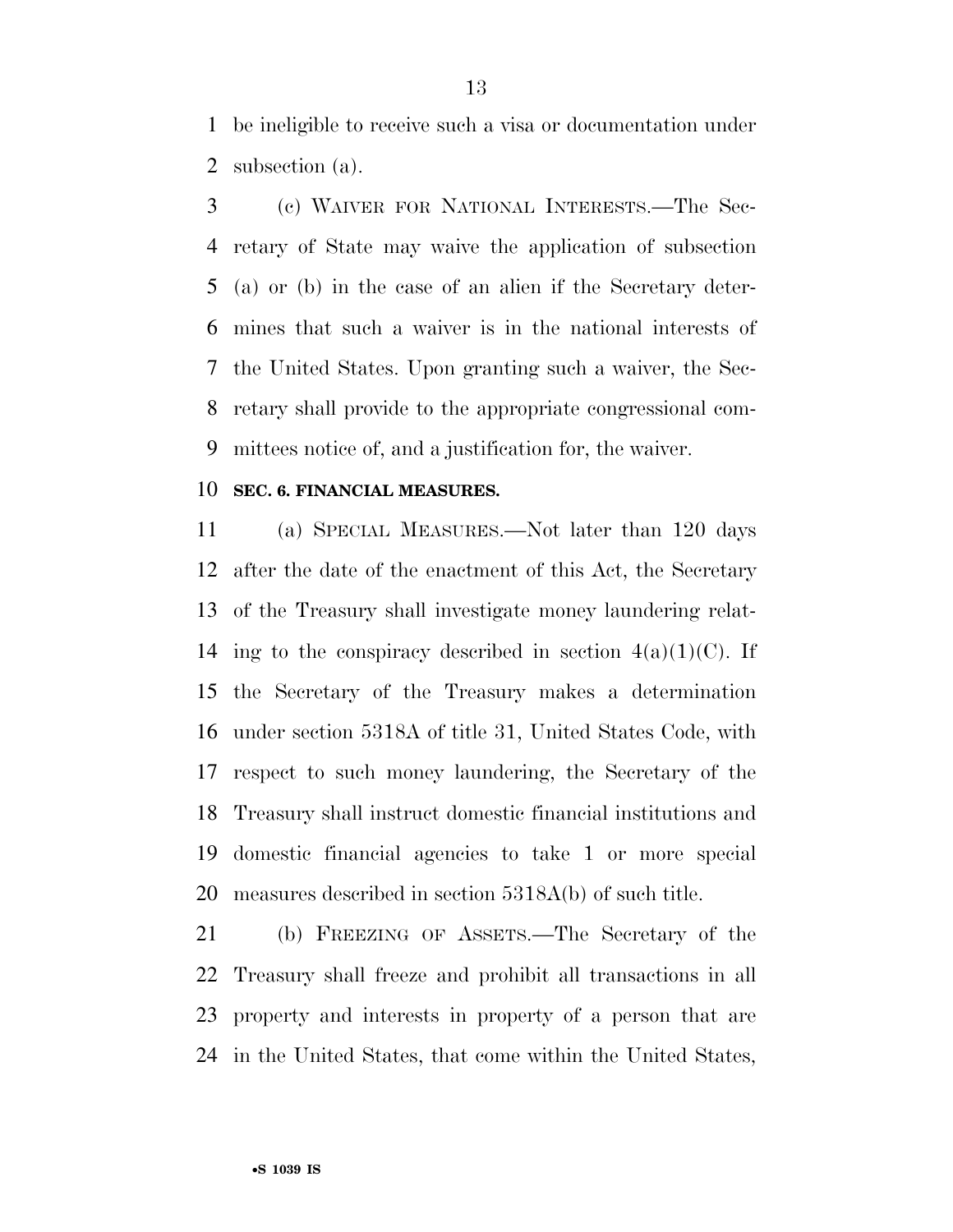or that are or come within the possession or control of a United States person if the person—

 (1) is on the list required by section 4(a); or (2) acts as an agent of or on behalf of a person on that list in a matter relating to the activity for which the person was added to that list.

 (c) WAIVER FOR NATIONAL INTERESTS.—The Sec- retary of the Treasury may waive the application of sub- section (a) or (b) if the Secretary determines that such a waiver is in the national interests of the United States. Upon granting such a waiver, the Secretary shall provide to the appropriate congressional committees notice of, and a justification for, the waiver.

(d) ENFORCEMENT.—

 (1) PENALTIES.—A person that violates, at- tempts to violate, conspires to violate, or causes a violation of this section or any regulation, license, or order issued to carry out this section shall be subject to the penalties set forth in subsections (b) and (c) of section 206 of the International Emergency Eco- nomic Powers Act (50 U.S.C. 1705) to the same ex- tent as a person that commits an unlawful act de-scribed in subsection (a) of such section.

 (2) REQUIREMENTS FOR FINANCIAL INSTITU-TIONS.—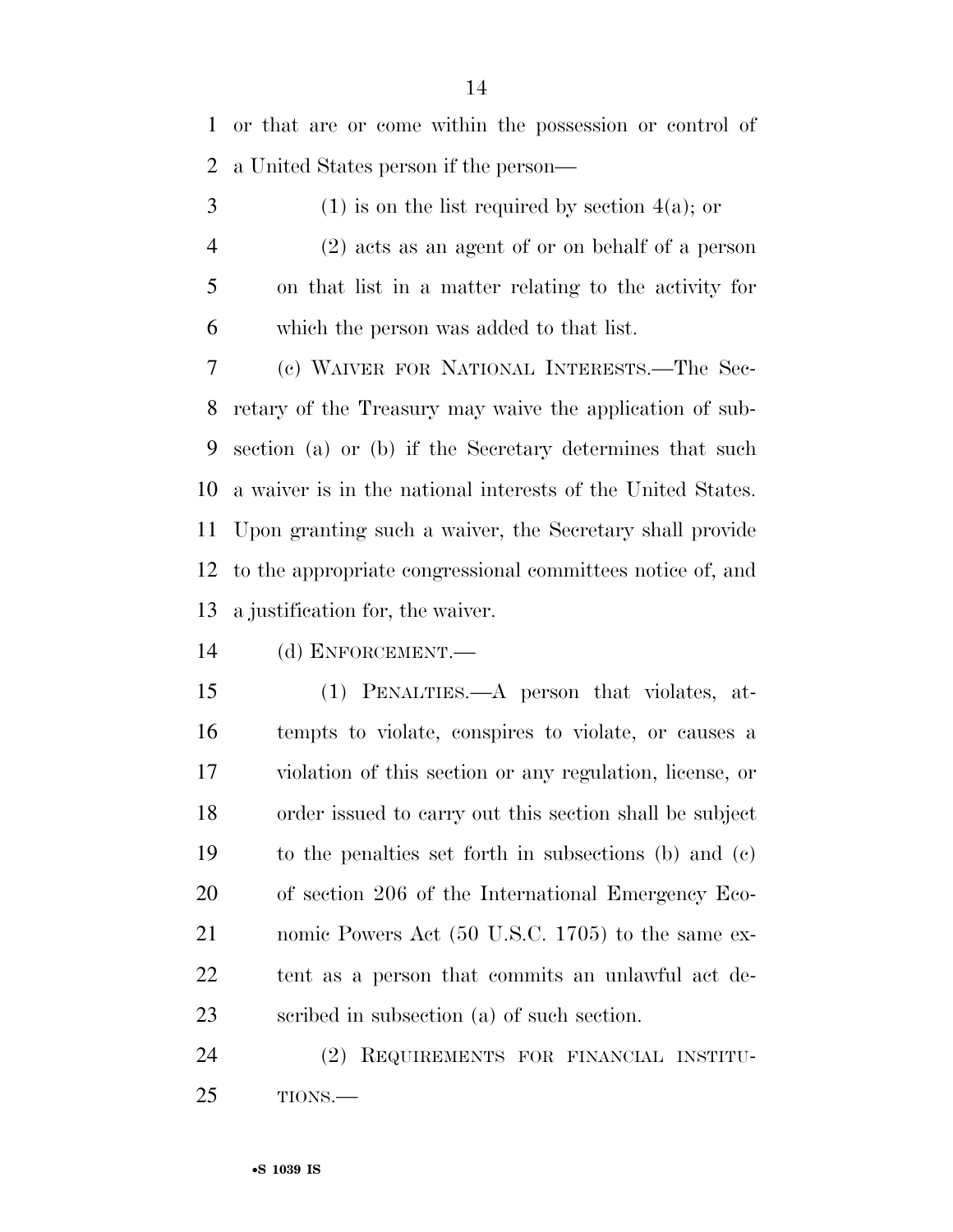| $\mathbf{1}$   | $(A)$ In GENERAL.—Not later than 120              |
|----------------|---------------------------------------------------|
| $\overline{2}$ | days after the date of the enactment of this      |
| 3              | Act, the Secretary of the Treasury shall pre-     |
| $\overline{4}$ | scribe regulations to require each financial in-  |
| 5              | stitution that is a United States person—         |
| 6              | (i) to perform an audit of the assets             |
| 7              | within the possession or control of the fi-       |
| 8              | nancial institution to determine whether          |
| 9              | any of such assets are required to be fro-        |
| 10             | zen pursuant to subsection (b); and               |
| 11             | (ii) to submit to the Secretary—                  |
| 12             | $(I)$ a report containing the re-                 |
| 13             | sults of the audit; and                           |
| 14             | (II) a certification that, to the                 |
| 15             | best of the knowledge of the financial            |
| 16             | institution, the financial institution            |
| 17             | has frozen all assets within the pos-             |
| 18             | session or control of the financial in-           |
| 19             | stitution that are required to be fro-            |
| 20             | zen pursuant to subsection (b).                   |
| 21             | (B) PENALTIES.—The penalties provided             |
| 22             | for in sections $5321(a)$ and $5322$ of title 31, |
| 23             | United States Code, shall apply to a financial    |
| 24             | institution that violates a regulation prescribed |
| 25             | under subparagraph $(A)$ in the same manner       |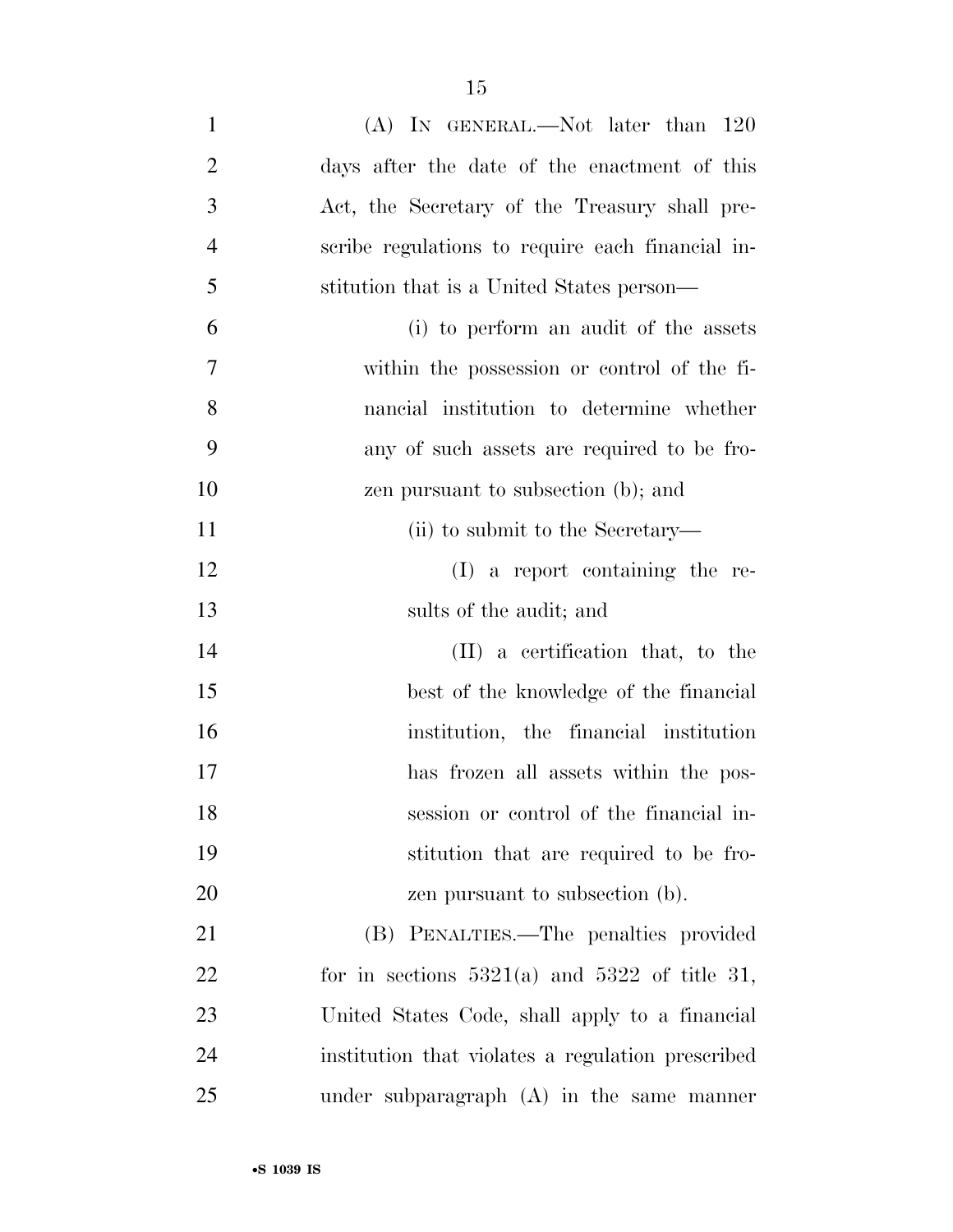and to the same extent as such penalties would apply to any person that is otherwise subject to  $3 \quad$  such section  $5321(a)$  or  $5322$ .

 (e) REGULATORY AUTHORITY.—The Secretary of the Treasury shall issue such regulations, licenses, and orders as are necessary to carry out this section.

### **SEC. 7. REPORT TO CONGRESS.**

 Not later than 180 days after the date of the enact- ment of this Act, and annually thereafter, the Secretary of State and the Secretary of the Treasury shall submit to the appropriate congressional committees a report on—

 (1) the actions taken to carry out this Act, in-cluding—

 (A) the number of times and the cir- cumstances in which persons described in sec- tion 4(a) have been added to the list required by that section during the year preceding the report; and

 (B) if few or no such persons have been added to that list during that year, the reasons for not adding more such persons to the list; and